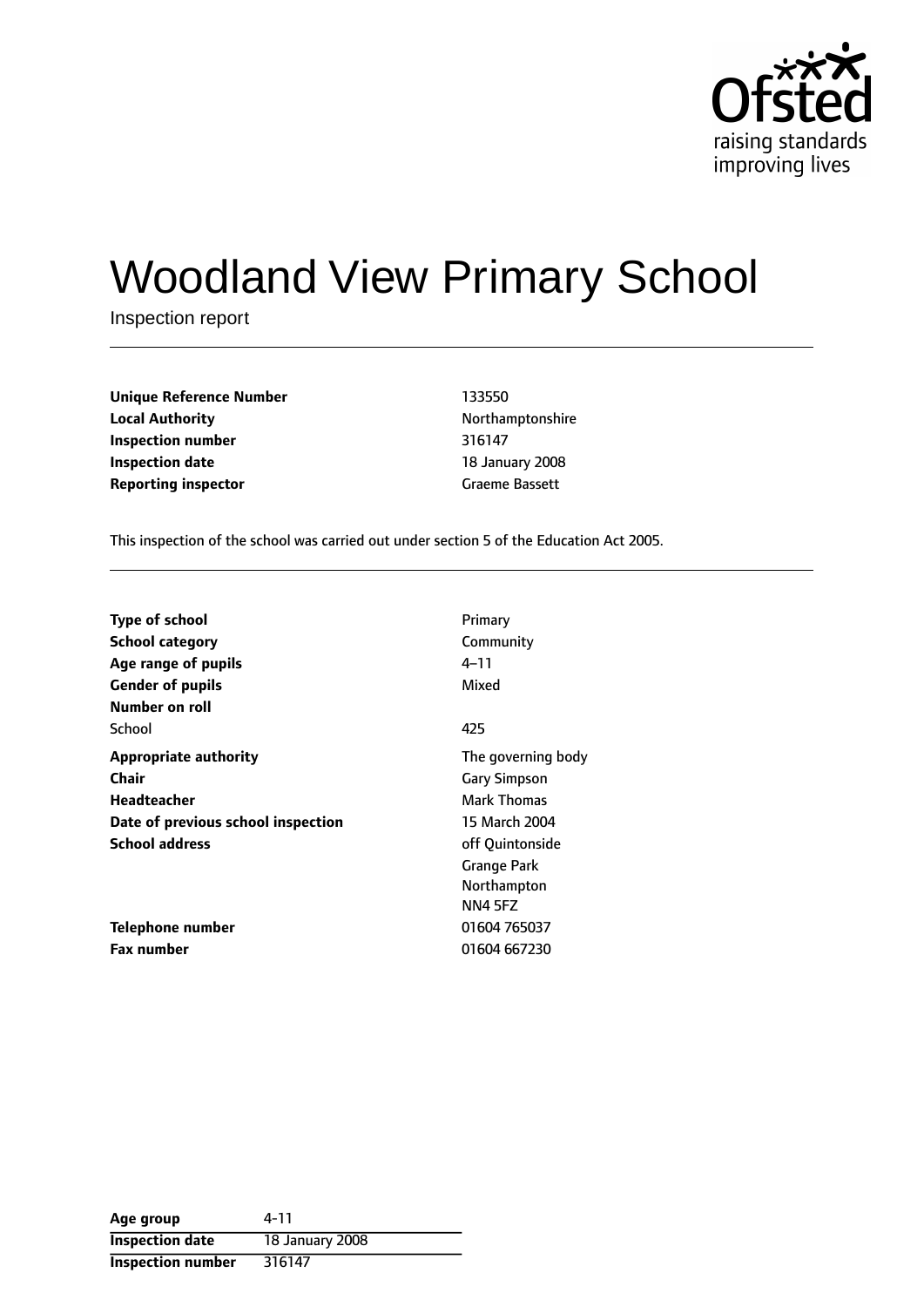.

© Crown copyright 2008

#### Website: www.ofsted.gov.uk

This document may be reproduced in whole or in part for non-commercial educational purposes, provided that the information quoted is reproduced without adaptation and the source and date of publication are stated.

Further copies of this report are obtainable from the school. Under the Education Act 2005, the school must provide a copy of this report free of charge to certain categories of people. A charge not exceeding the full cost of reproduction may be made for any other copies supplied.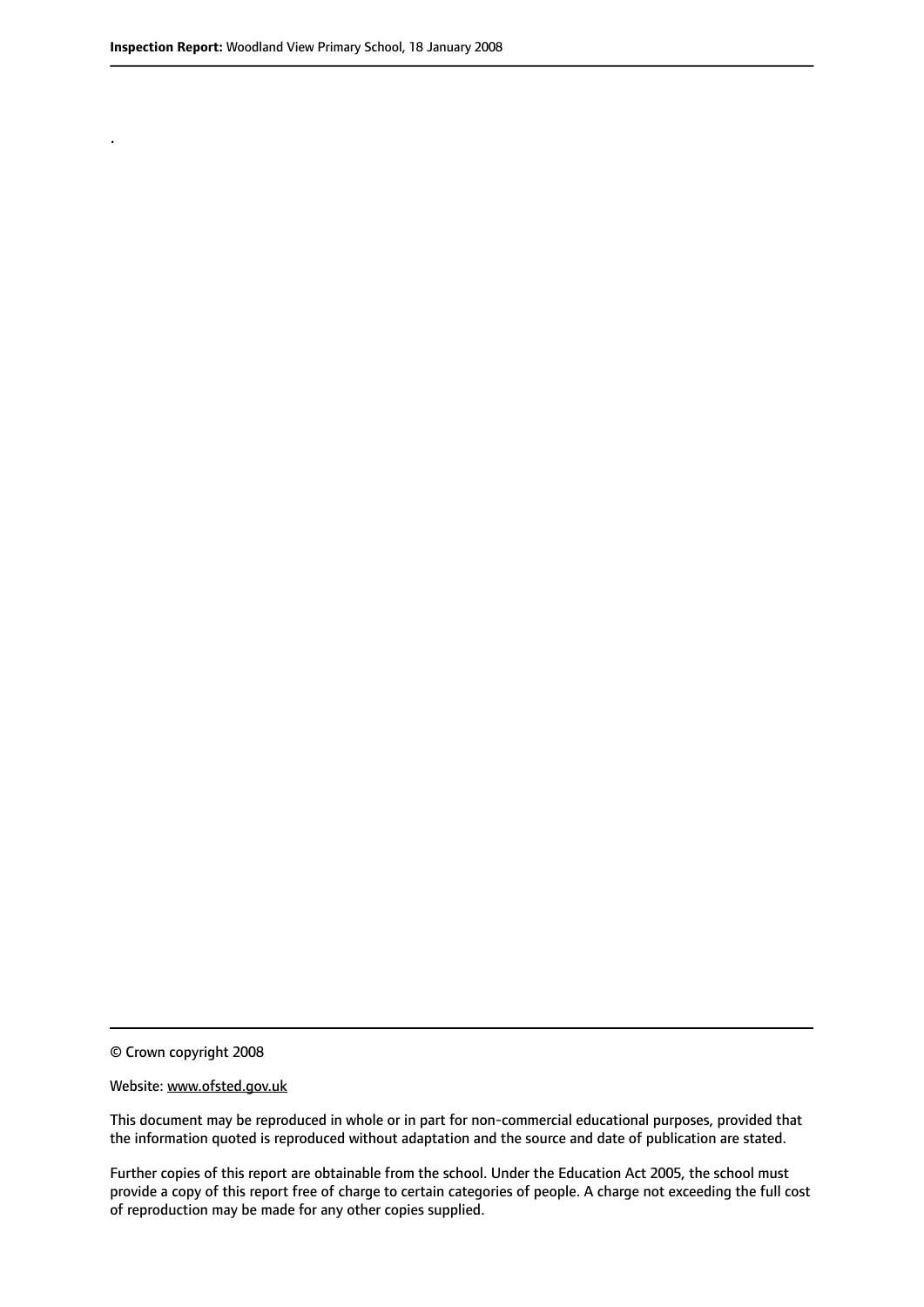## **Introduction**

The inspection was carried out by one Additional Inspector. The inspector evaluated the overall effectiveness of the school and investigated the following issues: current achievement and standards in the school, especially the standards in Year 2 and Year 6; the quality of teaching, particularly teachers' planning; and the effectiveness of leadership and management, particularly the role of the subject leaders. Evidence was gathered from lessons, pupils' books, observation of an assembly and discussions with headteacher, staff and chair of governors. In addition, a group of children discussed their views of the school and parent questionnaires were examined. Other aspects of the school's work were not investigated in detail but the inspector found no evidence to suggest that the school's own assessments, as given in its self-evaluation form, were not justified and these have been included where appropriate in the report.

### **Description of the school**

The school is larger than most primary schools and draws most of its pupils from its immediate neighbourhood. It opened in 2002 and the number on roll has increased continually and many more pupils seek admission than can be accommodated. There are 15 classes. Most pupils are from White British backgrounds. A few pupils are at the early stages of learning English. The proportion of pupils with learning difficulties and/or disabilities is below average. When starting school in the Foundation Stage, children's attainment is broadly as expected. The school has been awarded an Activemark for physical education and sports and is working towards a Healthy School award.

#### **Key for inspection grades**

| Grade 1 | Outstanding  |
|---------|--------------|
| Grade 2 | Good         |
| Grade 3 | Satisfactory |
| Grade 4 | Inadequate   |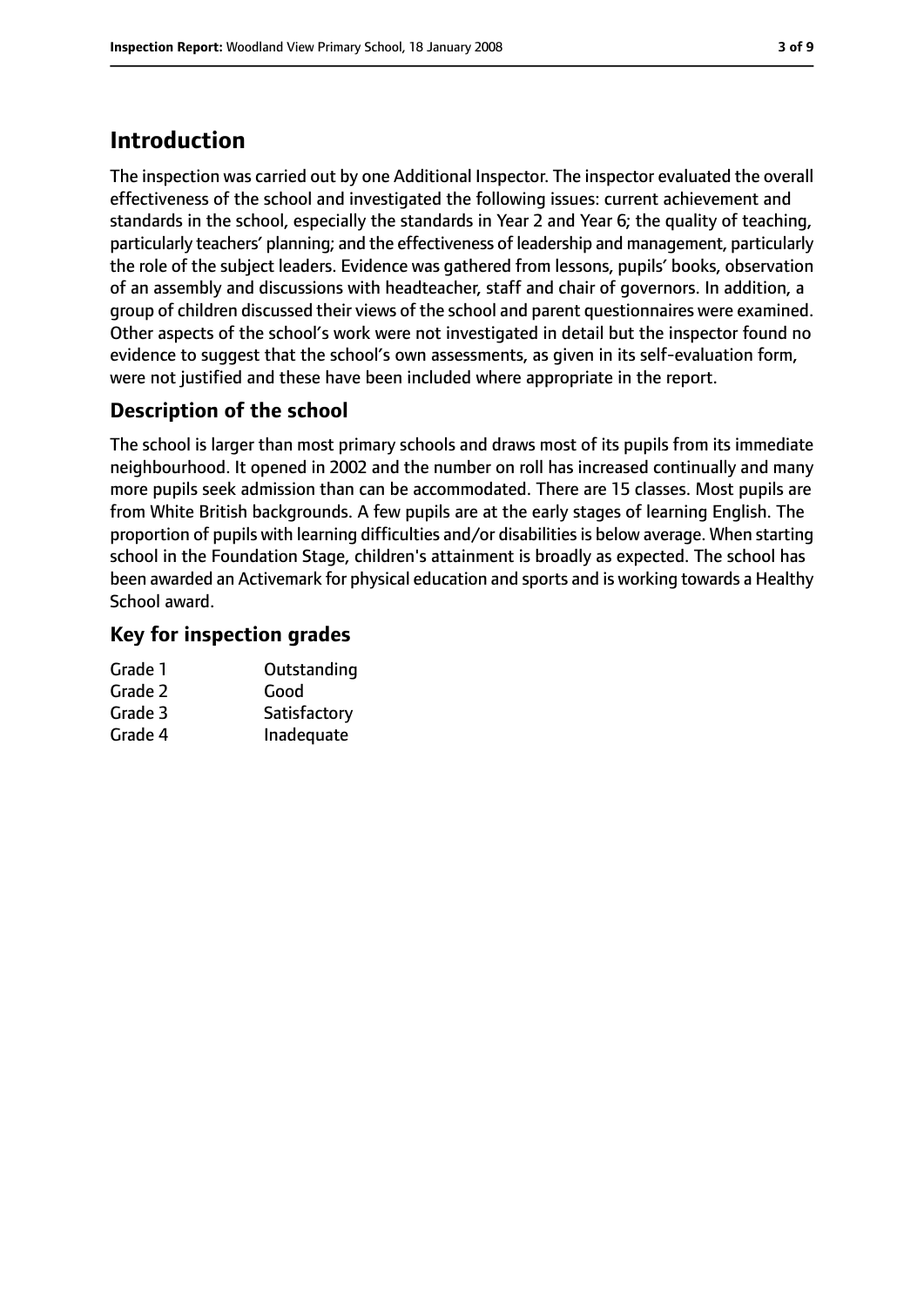## **Overall effectiveness of the school**

#### **Grade: 1**

This is an outstanding school where there is a shared and powerful commitment to make it even better. The headteacher is the dynamic force behind the developments of the school. Together with other senior leaders and the governing body, he sets a clear and imaginative direction and promotes a very purposeful atmosphere for learning. Excellent leadership and management have a very strong impact upon the school. As a result, most aspects of its work are outstanding. All staff have many opportunities to improve their professional development, resulting in their endeavouring to ensure that all pupils do as well as they can in everything they try. Parents express very positive comments about the successes of this school and many say that they are proud of their children's achievements. The school's evaluation of its own performance is excellent and its capacity for further improvement is outstanding. Achievement in English, mathematics and science is excellent and standards by the end of Year 6 are significantly above the national average. This reflects the school's challenging targets and high quality performance in national tests over the past five years. The proportion of pupils exceeding the expected standards for their age is well above the national average overall. The youngest children get off to a good start because of the exceptional leadership and management of the Foundation Stage. By the time they enter Year 1, nearly all reach the standards expected for their age and many exceed these. Throughout Year 1, good progress continues and currently standards are above average in reading, writing and mathematics in Year 2. Standards in Year 2 and Year 6 dropped slightly last year (2007) because of a larger than usual proportion of pupils with learning difficulties and/or disabilities. Pupils with learning difficulties and/or disabilities achieve exceptionally well. Those who are at the early stages of learning English make equally outstanding progress. Pupils' personal development and well-being are excellent because of the outstanding level of care, guidance and support evident throughout the school. Every pupil is included in all that the school does, which fosters excellent attitudes and promotes great enjoyment of learning. Consequently, pupils sustain concentration very well and have an extremely clear understanding of what they need to do to improve further. They are given excellent guidance when their work is marked. Pupils respond well to the written comments made by teachers. They are fully involved in assessing how well they are progressing and this is very evident in the discussions they have with their teachers about targets set for their future development. Pupils' attendance is good. They behave outstandingly well, treating each other with real respect. Their spiritual and cultural development is excellent and preparation for their future well-being is exceptional

Pupils have an excellent understanding of how to adopt a healthy lifestyle, stay safe and avoid taking unnecessary risks. All statutory requirements and procedures to ensure their safety are in place. The pupils' involvement in the school community is excellent. They take on jobs such as playtime leaders or working in the recycling team and many other varied responsibilities. Community links through sporting activities, and particularly through the involvement of the three choirs, instrumental and recorder groups in musical events nationally and locally, are admirable. The direction set by the leadership and management ensures that many of these initiatives within the community further enhance the excellent curriculum. Curriculum provision is a strength of the school and the very good links across different subjects are a strong feature of lessons. This is particularly evident in the way literacy and information and communication technology are covered through the teaching of subjects such as history. Teaching is outstanding overall with imaginative tasks adapted to meet the needs of the different ability groups within each class. Learning is further advanced through a wide range of visits. For example, a visit for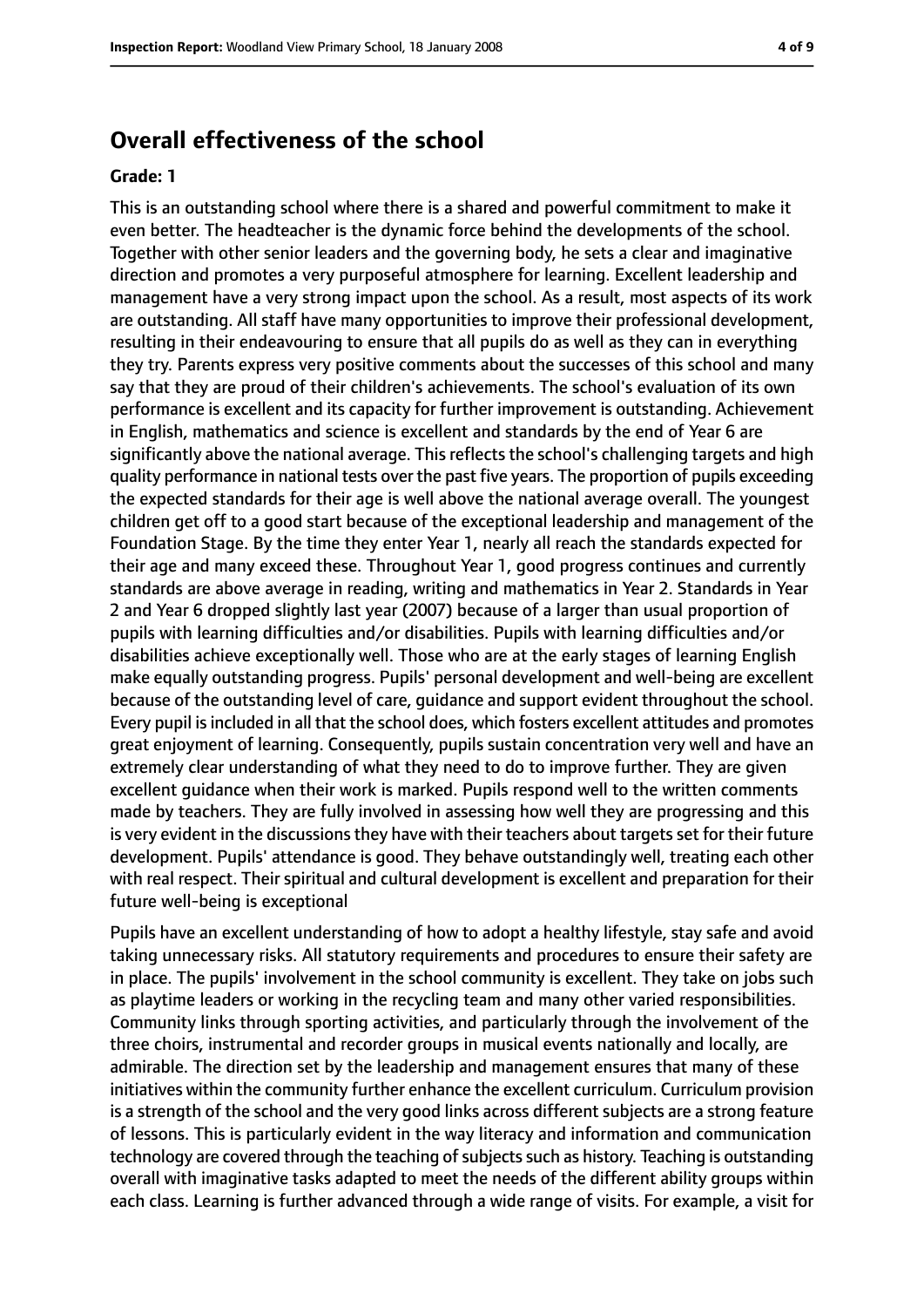pupils to the pits at Silverstone race circuit, and visits to school by a F1 test engineer, contributed effectively to science lessons about forces. In addition, the recent visit to the Royal Ballet in London made an extraordinary contribution to enhance pupils' understanding of dance as part of their work in the arts – another strength of the school's provision. Pupils in Years 3 to 6 are grouped according to their previous achievements in English and mathematics. This is most beneficial in ensuring that every pupil is challenged effectively to do his or her best. The day-to-day assessment records maintained by teachers are excellent. The school is aware that there are still some refinements needed to establish whole-school records that are more accurate and easier to update when predicting pupils' targets for the end of Year 6.

The senior leadership team, working very closely with the governing body, uses exceptionally good routines to monitor and evaluate the developments made. The governing body is extremely knowledgeable and keeps a prudent check on targets set and on the management of the budget. Governors have effectively supported the school's management of the continual increase in the number of pupils on roll and the subsequent increase in staffing. Delegation of responsibilities to co-ordinators for all subjects is very successful. The co-ordinators have finely honed skills in monitoring and analysing pupils' learning at the end of a unit of work in each subject. These assessment routines are exceptional and provide the school with an accurate picture that demonstrates the effectiveness of teaching and learning in subjects throughout the school.

### **Effectiveness of the Foundation Stage**

#### **Grade: 1**

The provision for the children in the Foundation Stage is outstanding. The staff give excellent care and consideration to all children and ensure that they settle into school routines quickly. Children develop excellent personal, social and emotional skills. They take turns very well and form very good relationships with each other. The teaching is outstanding. A wide range of imaginative activities ensures that children progress skilfully towards the expected standards in all areas of learning. They do particularly well in communication, language and literacy and mathematical development by the time they enter Year 1. Comprehensive records are kept on each child, which enables staff to track individual progress very carefully.

#### **What the school should do to improve further**

■ Refine the whole-school tracking records so that targets predicted for the end of Year 6 for each pupil are more accurate and easier to update.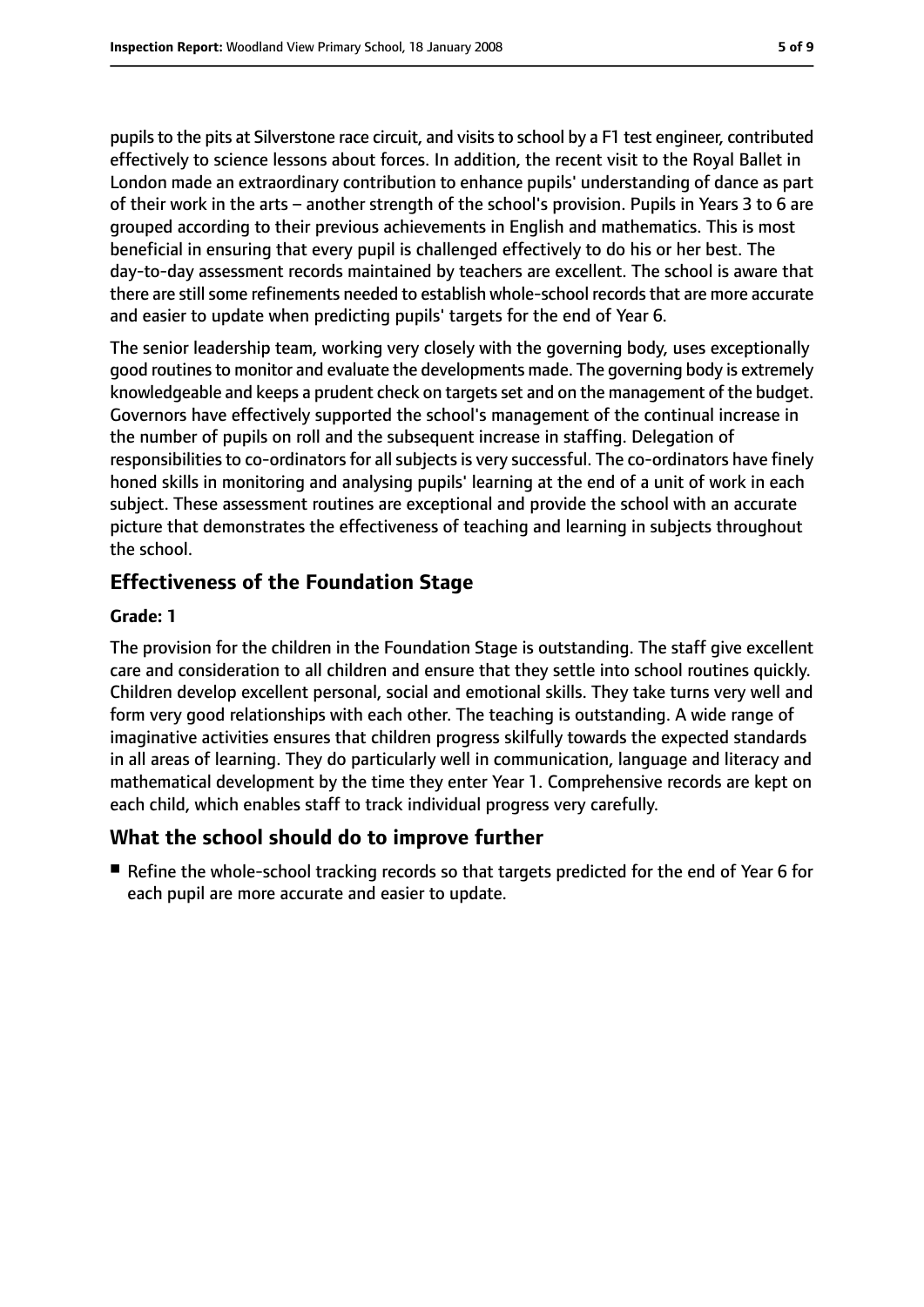**Any complaints about the inspection or the report should be made following the procedures set out in the guidance 'Complaints about school inspection', which is available from Ofsted's website: www.ofsted.gov.uk.**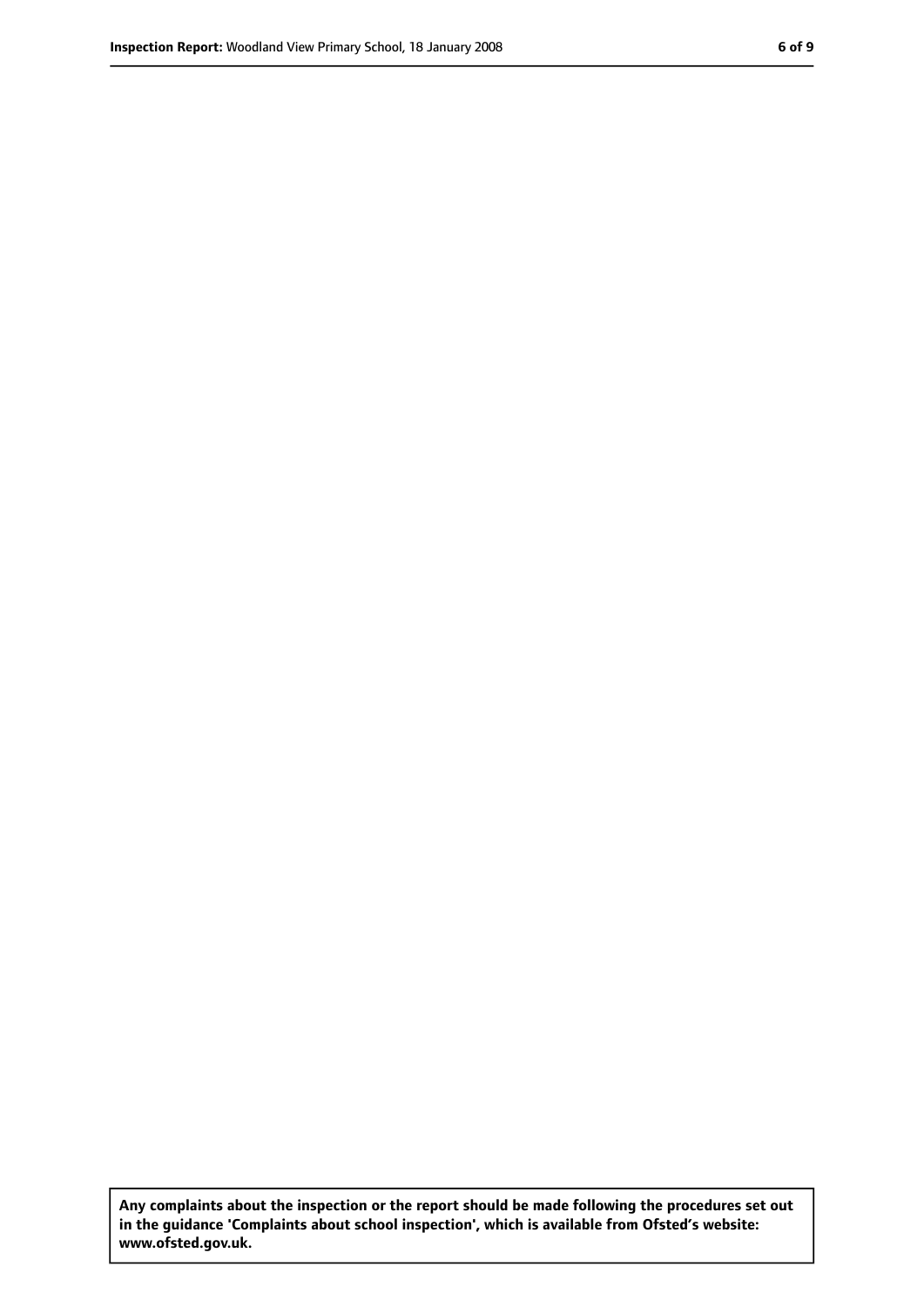# **Inspection judgements**

| $^\mathrm{!}$ Key to judgements: grade 1 is outstanding, grade 2 good, grade 3 satisfactory, and | School  |
|--------------------------------------------------------------------------------------------------|---------|
| grade 4 inadequate                                                                               | Overall |

## **Overall effectiveness**

| How effective, efficient and inclusive is the provision of education, integrated<br>care and any extended services in meeting the needs of learners? |     |
|------------------------------------------------------------------------------------------------------------------------------------------------------|-----|
| Effective steps have been taken to promote improvement since the last<br>inspection                                                                  | Yes |
| How well does the school work in partnership with others to promote learners'<br>well-being?                                                         |     |
| The effectiveness of the Foundation Stage                                                                                                            |     |
| The capacity to make any necessary improvements                                                                                                      |     |

#### **Achievement and standards**

| How well do learners achieve?                                                                               |  |
|-------------------------------------------------------------------------------------------------------------|--|
| The standards <sup>1</sup> reached by learners                                                              |  |
| How well learners make progress, taking account of any significant variations between<br>groups of learners |  |
| How well learners with learning difficulties and disabilities make progress                                 |  |

## **Personal development and well-being**

| How good is the overall personal development and well-being of the<br>learners?                                  |  |
|------------------------------------------------------------------------------------------------------------------|--|
| The extent of learners' spiritual, moral, social and cultural development                                        |  |
| The extent to which learners adopt healthy lifestyles                                                            |  |
| The extent to which learners adopt safe practices                                                                |  |
| How well learners enjoy their education                                                                          |  |
| The attendance of learners                                                                                       |  |
| The behaviour of learners                                                                                        |  |
| The extent to which learners make a positive contribution to the community                                       |  |
| How well learners develop workplace and other skills that will contribute to<br>their future economic well-being |  |

## **The quality of provision**

| How effective are teaching and learning in meeting the full range of the<br>learners' needs?          |  |
|-------------------------------------------------------------------------------------------------------|--|
| How well do the curriculum and other activities meet the range of needs<br>and interests of learners? |  |
| How well are learners cared for, quided and supported?                                                |  |

 $^1$  Grade 1 - Exceptionally and consistently high; Grade 2 - Generally above average with none significantly below average; Grade 3 - Broadly average to below average; Grade 4 - Exceptionally low.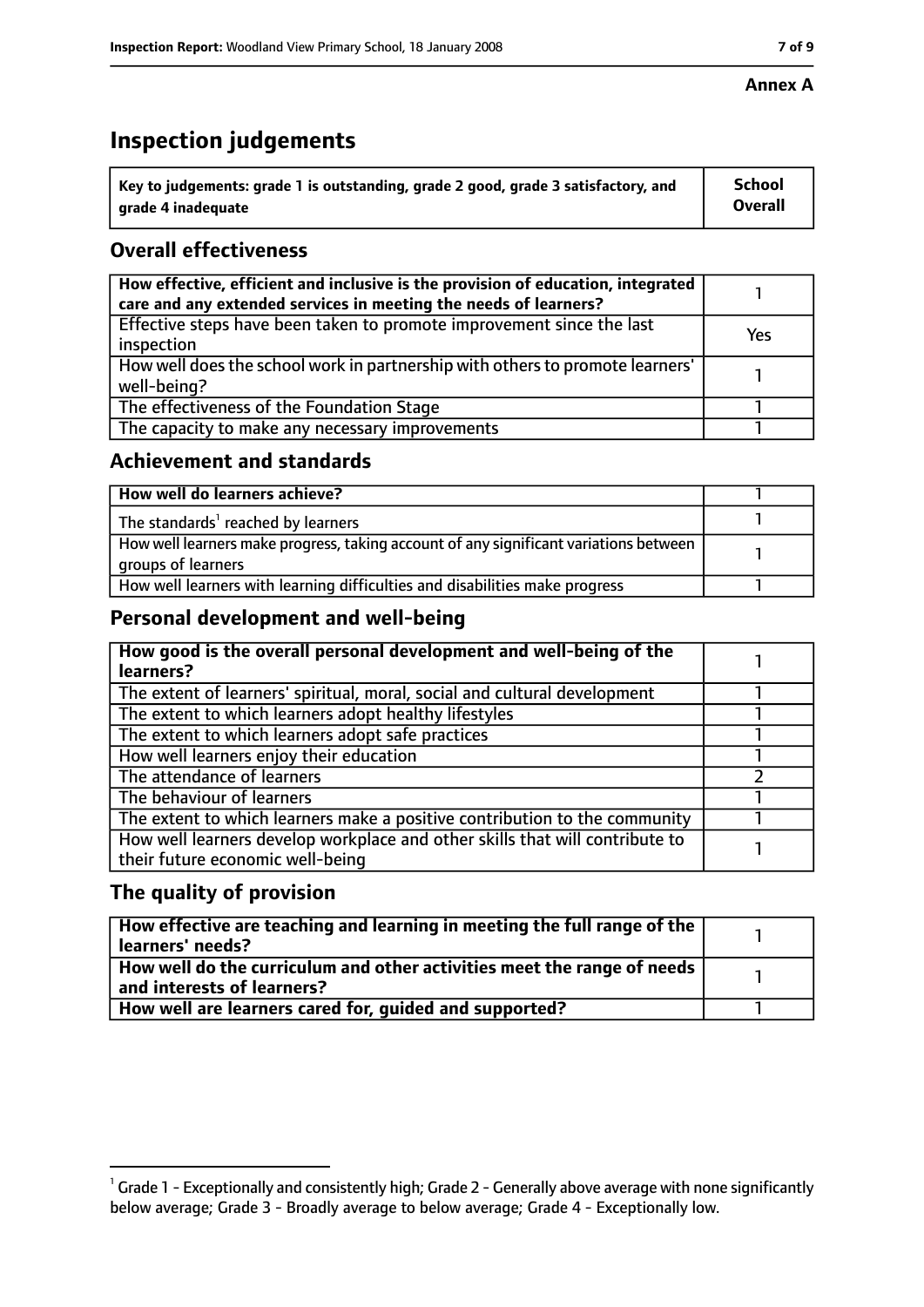#### **Annex A**

# **Leadership and management**

| How effective are leadership and management in raising achievement<br>and supporting all learners?                                              |     |
|-------------------------------------------------------------------------------------------------------------------------------------------------|-----|
| How effectively leaders and managers at all levels set clear direction leading<br>to improvement and promote high quality of care and education |     |
| How effectively leaders and managers use challenging targets to raise standards                                                                 |     |
| The effectiveness of the school's self-evaluation                                                                                               |     |
| How well equality of opportunity is promoted and discrimination tackled so<br>that all learners achieve as well as they can                     |     |
| How effectively and efficiently resources, including staff, are deployed to<br>achieve value for money                                          |     |
| The extent to which governors and other supervisory boards discharge their<br>responsibilities                                                  |     |
| Do procedures for safequarding learners meet current government<br>requirements?                                                                | Yes |
| Does this school require special measures?                                                                                                      | No  |
| Does this school require a notice to improve?                                                                                                   | No  |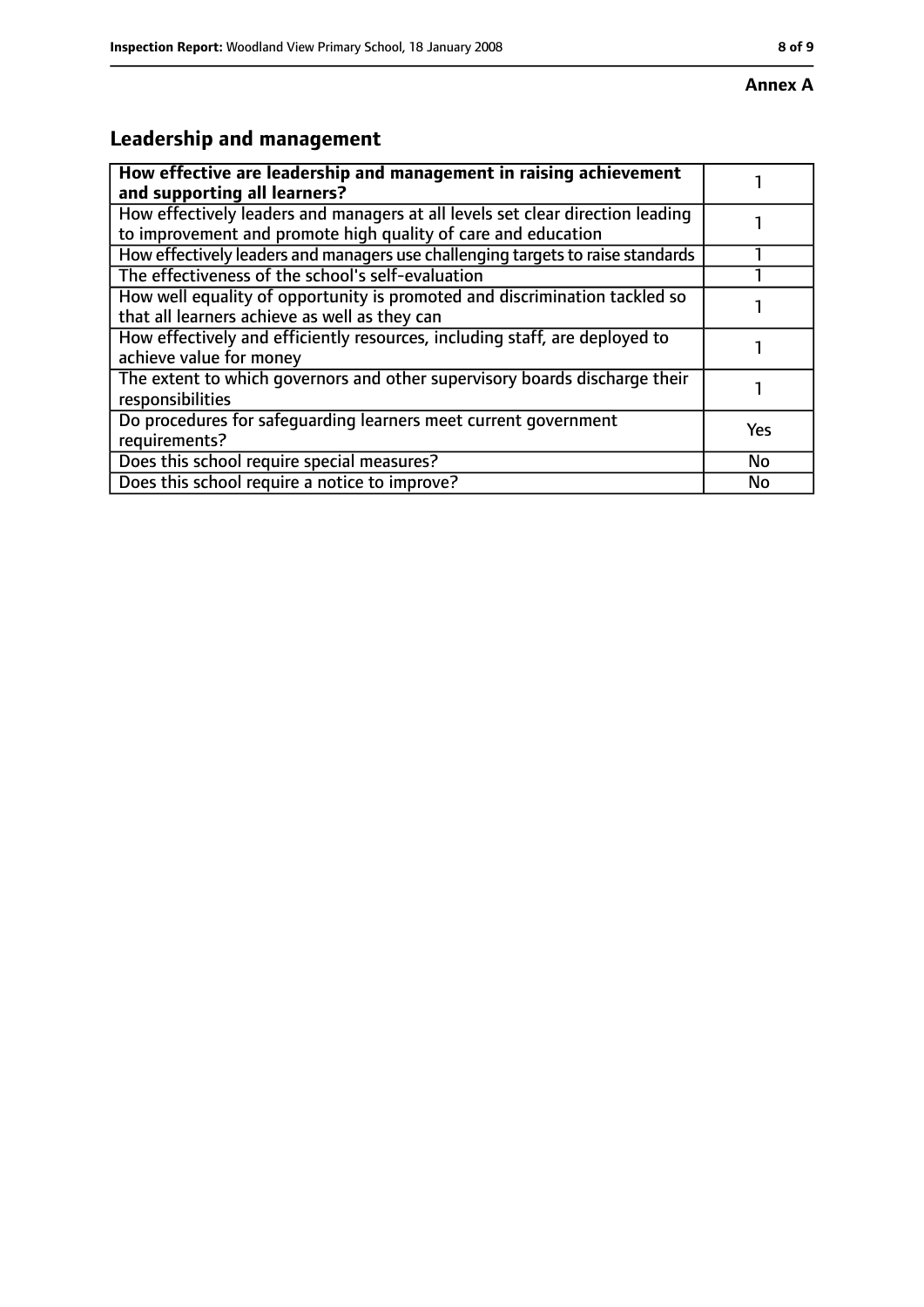## **Text from letter to pupils explaining the findings of the inspection**

18 January 2008

#### Dear Pupils

Inspection of Woodland View Community Primary School, Northampton, WR2 6QT.

- Thank you for helping me when I recently visited your school. I enioved meeting you and finding out about all that goes on. I found you are provided with an excellent education at an outstanding school. You do some very exciting things. These are the things that are particularly strong in your school:
- Your headteacher provides excellent leadership and management.
- Those who lead and manage your school have very clear ideas of how to bring about even more improvements to make your learning even better.
- There is an exceptional team spirit in your school and it is a very happy place.
- You all work hard and enjoy your lessons so that you make excellent progress and your work is significantly above expected standards by the end of Year 6.
- You are all developing excellent attitudes towards your work and towards each other; you have an exceptional understanding of how to keep safe and to remain healthy.
- You are very polite and your behaviour is outstanding.
- Staff look after you and care for you extremely well
- The teaching is excellent and so you do extremely well in your learning.
- The curriculum is most imaginative and this makes your learning exciting, especially through the links made outside the school for arts and sport.
- The school is aware that there are still some ways in which it could be even better. I agree with their views and have asked your headteacher and governors to do one important thing:
- Refine the whole-school tracking records so that targets predicted for you by the end of Year 6 are more accurate and easier to update as you improve. Once again, thank you for your cooperation. You can help by asking your teachers how you can make your work better.

#### Yours sincerely

Graeme Bassett Lead inspector